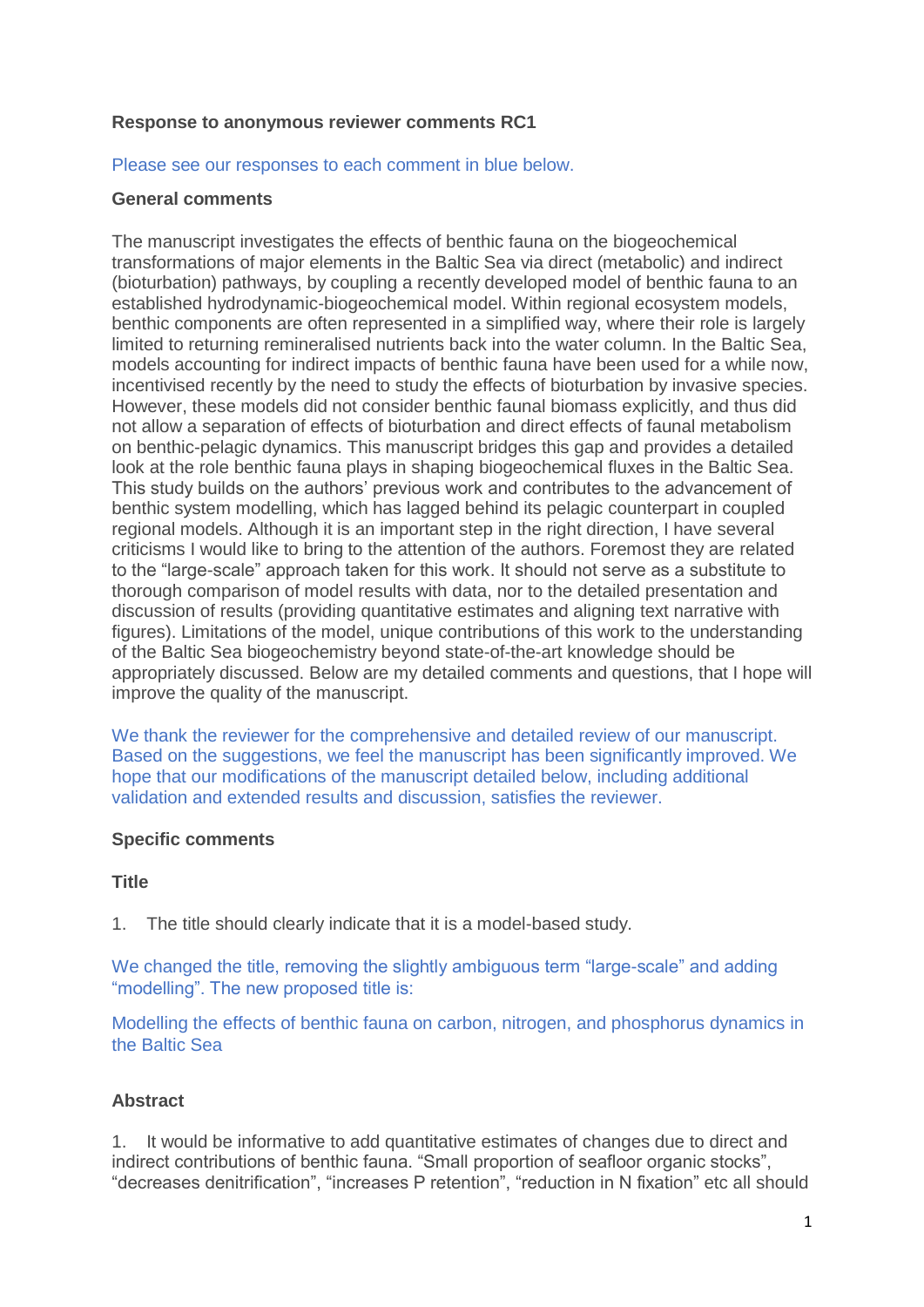be accompanied with quantitative estimates (% change). The way information is currently presented, it is hard to see what a unique contribution of this work is to the understanding of biogeochemical impacts of benthic fauna in the Baltic Sea, as the effects of bioturbation *via* sediment oxygenation on N, P dynamics in the Baltic Sea are generally well known from previous studies.

We added quantitative estimates to the abstract as suggested.

2. Line 16: It should be clear from the text that bioturbation affects denitrification, P retention etc *indirectly*, e.g., increasing oxygen penetration depth and availability.

We modified the sentence to clarify this:

"Further, through enhanced sediment oxygenation, bioturbation decreases benthic denitrification and increases P retention, the latter having far–reaching consequences throughout the ecosystem."

3. Line 20: "chain of indirect effects" is opposed to "direct effects of faunal respiration, excretion and bioturbation". This create some confusion over which effects are "direct" and which are "indirect" ones.

We realize the terms "direct" and "indirect" were used in a confusing way, and now reserve them for referring to metabolism as direct and bioturbation as indirect effects. Consequently, we modified the sentence to avoid confusion: "This chain of effects through the ecosystem overrides the local effects of faunal respiration, excretion and bioturbation." We made corresponding changes throughout the manuscript.

# **Introduction**

1. Lines 43-44. "The combined effects of animal bioturbation and metabolism have seldom been studied together." Several references support this statement, but could the authors elaborate on what are the main reasons for that gap in research, despite recognition of the importance of benthic processes?

2. Could you provide a more solid justification for your approach? Why do we need to implement modelling – does it address the knowledge gap? Why did biogeochemical models of the Baltic Sea so far did not include benthic fauna?

3. When specifying reasons for using Baltic Sea as a model area, to what extent also relatively simple benthic community composition play role?

# Response to comments 1.-3:

Several recent reviews and perspectives discuss the gap in research mentioned in the first comment, which essentially is due to the different research traditions, including different foci, scales and assumptions in the several individual fields studying benthic processes (Ehrnsten et al., 2020b; Lessin et al., 2018; Middelburg, 2018; Snelgrove et al., 2014, 2018). We opened up some of the reasoning, and provide additional justification for why we need mechanistic modeling, why benthic fauna has not been included in previous models, and, as suggested in the third comment, why the Baltic Sea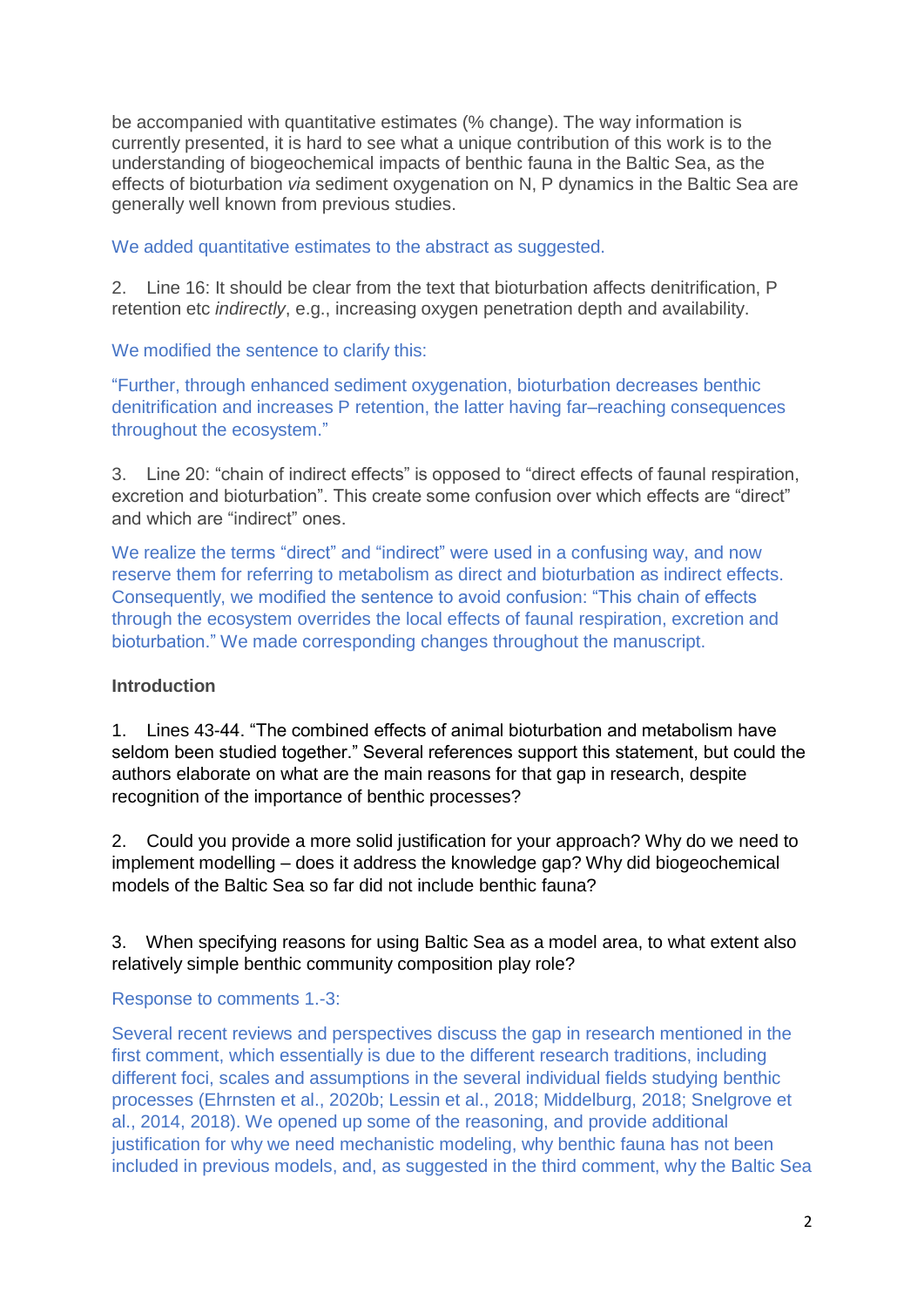is and ideal system to develop this kind of model. Please see an extract of the introduction **with additions in bold** below:

"Even though the importance of benthic fauna for sediment biogeochemistry and benthic–pelagic fluxes has long been recognized (Rhoads, 1974), the combined effects of animal bioturbation and metabolism have seldom been studied together (Ehrnsten et al., 2020b; Middelburg, 2018; Snelgrove et al., 2018). **A long-standing assumption in biogeochemical sediment research is that animals contribute considerably to transport of solids and solutes through bioturbation, but their consumption of organic matter is of minor importance (Middelburg, 2018). However, several studies show that this assumption does not hold in many shallow coastal systems, as recently reviewed by Middelburg (2018) and Ehrnsten et al. (2020b).**

Further, empirical studies of faunal effects often focus on temporally and spatially limited parts of the system, omitting important interactions and variability occurring in natural ecosystems (Snelgrove et al., 2014). **It is logistically challenging to study multiple drivers and interactions in the benthic and pelagic realms, such as the interactions between benthic and pelagic production, empirically. Mechanistic or process-based models are powerful tools to conduct such studies (Seidl, 2017).** Here, we extend a physical–biogeochemical model of the Baltic Sea ecosystem (BALTSEM; Gustafsson et al., 2014; Savchuk et al., 2012) with benthic fauna components based on the Benthic Macrofauna Model (BMM; Ehrnsten et al., 2020a). We include both the direct feedbacks from animal growth and metabolism and the indirect effects of their bioturbating activities on biogeochemical cycling to evaluate their relative contributions.

We use the Baltic Sea as a model area for **three** reasons: (i) the shallow depth (mean depth 57 m) and enclosed geography with a long water residence time (about 33 years) contribute to strong benthic-pelagic coupling (Snoeijs-Leijonmalm et al., 2017; Stigebrandt and Gustafsson, 2003), **thus pelagic nutrient dynamics are highly dependent on benthic processes, (ii) the relatively simple, species-poor benthic communities facilitate model development,** and (iii) the major features of biogeochemical cycling of C, N and P in the Baltic Sea are well known due to a wealth of oceanographic measurements and studies performed over the past century, making it an ideal system for process-based modelling (Eilola et al., 2011; Gustafsson et al., 2017; Savchuk and Wulff, 2009, 2001). However, the sediment pools and the role of sediment processes in benthic–pelagic exchange are not as well quantified as pelagic pools and fluxes. **The higher uncertainty in benthic compared to pelagic processes as well as the traditional focus on pelagic eutrophication are probable reason why physicalbiogeochemical models of the Baltic Sea have omitted benthic fauna as state variables (e.g. Eilola et al., 2011; Lessin et al., 2018).** Here, we aim to fill this knowledge gap and explore the role of benthic fauna in biogeochemical cycling of C, N and P on a long–term ecosystem–level scale."

### **Materials and methods**

1. Line 74: the focus of the study is "on the Baltic Proper and the Gulf of Riga". Could you please explain your choice of focus areas in more detail? While the focus on Baltic Proper as the largest and deepest basin is straightforward, why Gulf of Riga? It is the only sub-basin to the east of the Danish Straits for which there was no validation data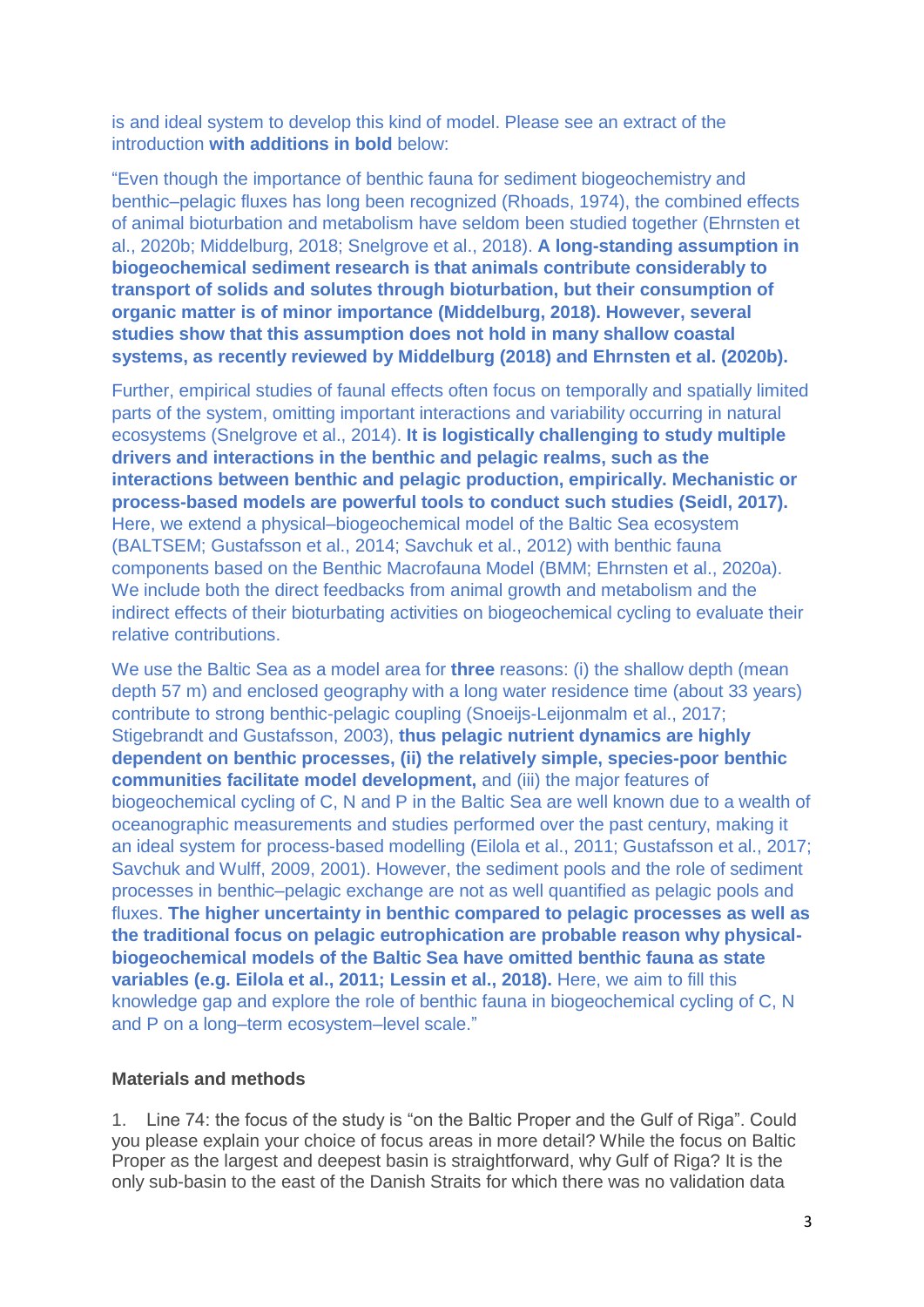available apart from some literature-based values, so it is not possible to adequately validate the model for this region, and consecutively the confidence in model performance here is lower than in other areas, both in terms of absolute biomasses of benthic fauna and its impact on pelagic biogeochemistry.

We realize we did not properly motivate the choice of focus, which we hope is now clarified with the following addition:

"In this study, we focus on comparing results from the Baltic Proper and the Gulf of Riga (Fig. 1), two basins with a similar benthic community composition but differing in physical and biogeochemical properties such as depth, openness, productivity and bottom oxygen conditions. We expect these differences to be reflected in the strength of benthic-pelagic coupling processes and the role of benthic fauna therein."

Further, we found new data to validate benthic fauna biomasses in the Gulf of Riga (93 data points in the appendix of Gogina et al. (2016)). This new validation analysis conforms with the previous comparison to literature values: the simulated mean total biomass is higher that observed (mostly due to an overestimation of *M. balthica*), but the simulated biomasses of all groups are well within the standard deviations of data. We also added several new estimates of benthic fauna biomass in the gulf found in the literature to Table 1. The new estimates from the 1980s are a fairly close match to simulations. Please see our response to RC2, Line 221 for details.

2. Figure 1: As the text often refers to different regions of the Baltic Sea, a legend for all of them should be provided in addition to numbers. Moreover, model results are presented at intervals of 0-30, 30-70, 70-120 (and 120+) meters, so bathymetry on the figure should use the same gradation.

We thank the reviewer for the suggestions, which will significantly aid the reader. We have changed the figure accordingly.

3. Section 2.2: BALTSEM simulates Baltic Sea as 13 horizontally homogeneous boxes. In the Results and/or Discussion section, it should be elaborated on how this affects model results. Some of the Baltic Sea sub-basins have strong gradients in nutrient distributions, which in turn leads to gradients in productivity and in distributions of benthic fauna. For instance, the eastern part of the Gulf of Finland is heavily influenced by riverine nutrient inputs and have higher primary production rates than its western part. How are these gradients accounted for?

The horizontally averaged approach does mean that finer scale gradients in e.g. nutrient distributions cannot be accounted for. This is why we have excluded data from archipelago areas, as the model does not represent the small-scale complexity in these areas (as explained in the Methods section of Appendix C).

Although horizontal integration indeed is a compromise, comparisons with horizontally resolved models showed that BALTSEM is as good as these in reproducing seasonal and long-term variations, at least outside hot-spot areas like the eastern Gulf of Finland and major river mouth areas (Eilola et al., 2011; Meier et al., 2018).

4. Lines 128-130: why does the model consider respiration and excretion of benthic fauna to contribute *ammonia* and phosphate directly to the water column? At least in case of deposit feeders one might expect part of the excreted ammonia to be oxidised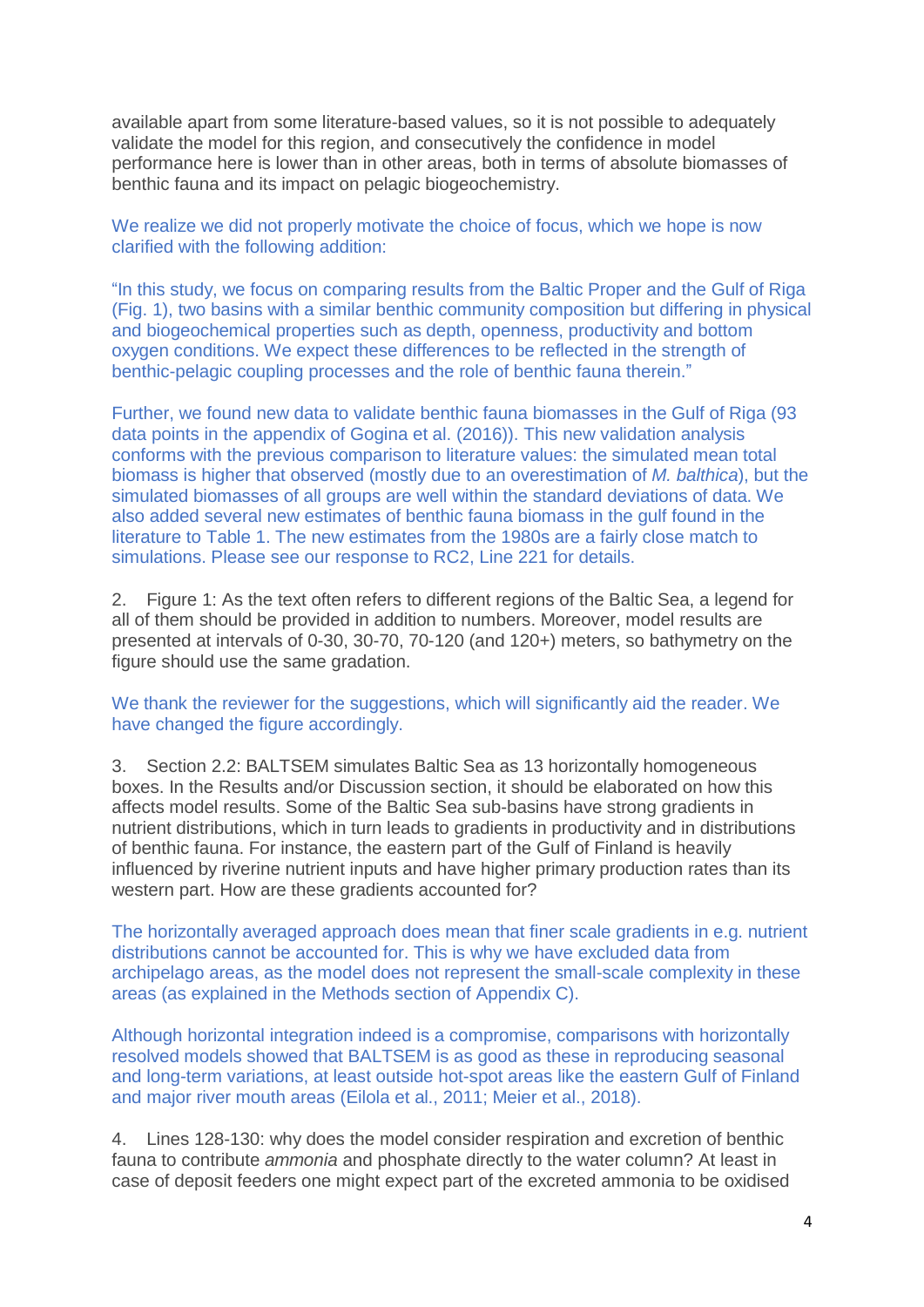directly within sediments and to be released into the water column in form of nitrate, and some of the excreted phosphate to be bound within sediment, the same way as it is considered for microbially remineralised nutrients in the model?

It is true that part of animal excretion takes place within the sediment and is oxidized before release to the pelagic. However, we do not have good estimates on what that proportion could be. Given that there are no head-down/subsurface deposit-feeders in the Baltic Sea *sensu stricto*, and the main species are either mobile surface dwellers (e.g. *Saduria entomon, Monoporeia affinis*) or infauna living with head or siphons at the surface (e.g. *Macoma balthica, Marenzelleria* spp.), we can assume that the majority of excretion is released to the water column. Following the principle of Occam's razor, we try to keep the model as simple and interpretable/traceable as possible, and therefore refrain from dividing the excretion fluxes. In oxic conditions (which almost always prevail in areas with benthos), the excreted ammonia is immediately oxidized in the water column.

5. Does the model consider sediment resuspension? It seems to be an important factor mediating organic matter availability in the sediments in coastal seas, especially shallow regions such as Gulf of Riga? Omitting it might have important consequences both for model parameterisation and its results?

BALTSEM includes downward relocation of sediments due to resuspension and lateral transport. A description of the process can be found in Savchuk et al. (2012) and in the Supplementary material of Ehrnsten et al. (2020a).

6. Line 134: "degradation" - what type of degradation? At this point, it should be specified in more concrete terms.

We changed the term "degradation" to the more specific term "mineralization".

# 7. Around line 152: how are silicate transformations handled in the benthos?

We assume that Si does not interact with the fauna (i.e. storage or transformation of Si by fauna is not important for model dynamics), and therefore kept the original formulations for sediment Si from BALTSEM, i.e. it is treated as single pool with sinking diatom Si as a source and mineralization and burial as sinks (see Appendix A, Eq. A4). We added a short mention of this in the main manuscript:

"Sediment C, N and P pools are further divided into three banks of different age to resolve the food limitation of benthic fauna (Fig. 2), while benthic Si is represented as a single pool that does not interact with the fauna."

8. Line 167: is nitrification considered a sink for oxygen in the model?

Yes, nitrification consumes oxygen according to Eq. A17 in Appendix A. We added a mention of this to the sentence.

9. Equation 8, page 7: is sequestered phosphorus considered a state variable in the model, as it is not listed among the state variables in Table A1?

Sequestered P is not separated as a state variable, but is instead returned to the oldest sediment bank SED3P (see Figure 2). We will not endeavour into speculation about how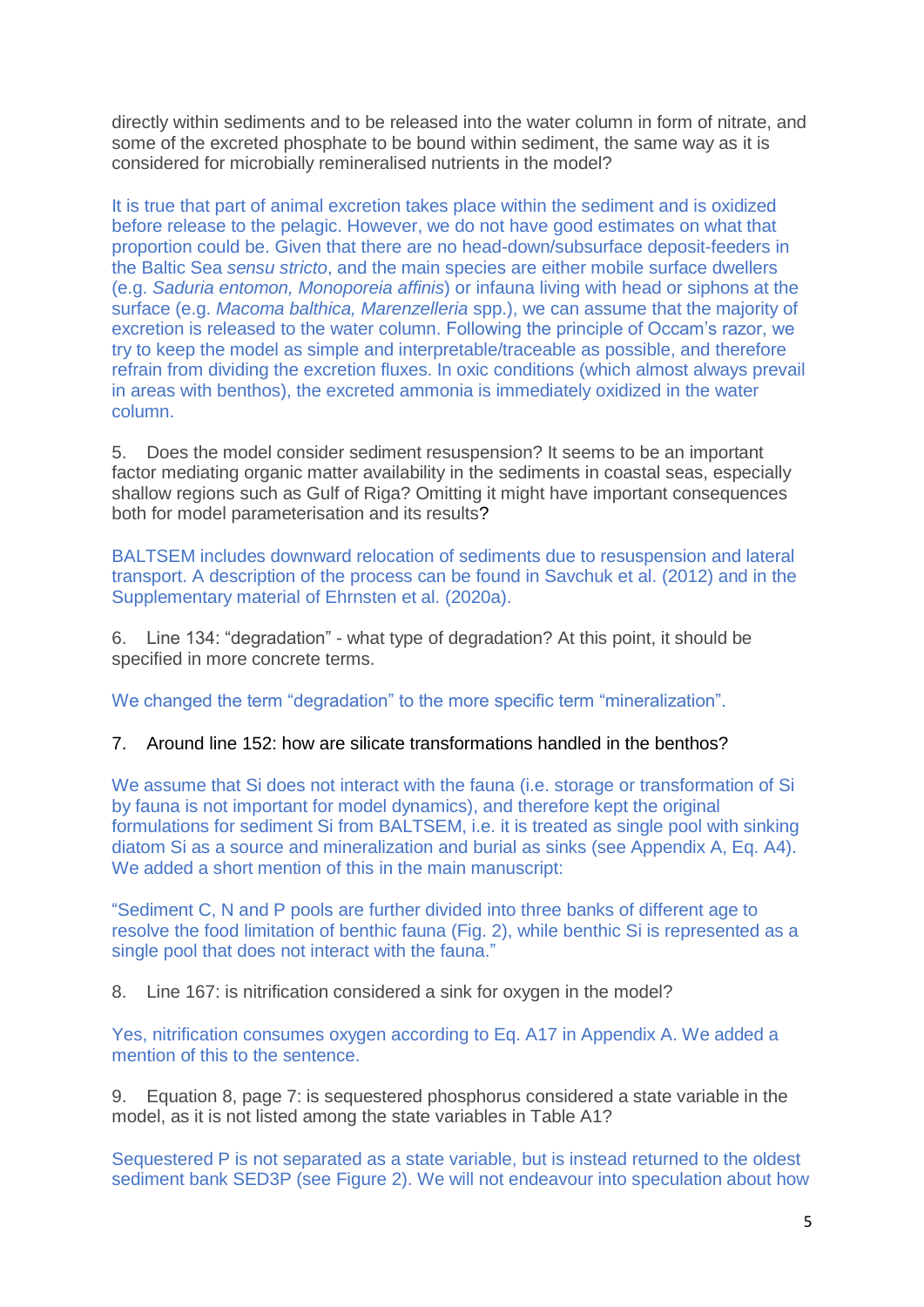a separate state variable would affect results of the current study, but we are looking forward to see the results of an ongoing study implementing BALTSEM with sediment iron and iron-bound P as explicit state variables (unfortunately without benthic fauna, though).

10. Line 176: what is a definition of "severely hypoxic"?

The oxygen concentration value when P sequestration switches to release depends on salinity and bioturbation, and therefore it is difficult to give an exact value. At salinity 0 and Ebio=0.6, the value is 0 mg  $O_2$  L<sup>-1</sup>, while at salinity >5 and Ebio=0 it is 1.44 mg  $O_2$  L<sup>-</sup> <sup>1</sup>. Please see our response to RC3 for graphs of the oxygen-dependency of benthic N and P processing.

11. Section 2.3: please provide more detail on model forcing and setup in addition to the references, so the interested reader does not need to look for those details within several previous papers. How was benthic fauna initialised?

We added a short description of model forcing and initial conditions. For the interested reader, we refer to the given references for further details.

"The model was run over 1970–2020 forced with observed nutrient loads and actual weather conditions as described in Gustafsson et al. (2012, 2017) with forcing time– series extended to 2020. The physical circulation was forced by 3-hourly meteorological conditions and monthly time-series of river runoff and state variable concentrations and sea level at the North Sea boundary. Monthly inputs of N, P, C and Si from land via rivers and from coastal point sources as well as atmospheric deposition of N, P and C were used as biogeochemical forcing. Initial conditions in 1970 were based on observations for pelagic variables and hindcast simulations for benthic variables as described in Gustafsson et al. (2012) and Ehrnsten et al. (2020a). Shortly, the benthic fauna and their food banks (SED1X and SED2X) were set to 1000 mg C m $^{-2}$ , 100 mg N m<sup>-2</sup> or 10 mg P m<sup>-2</sup> throughout the model domain in 1960 and given 10 years of hindcast simulation to spin up, allowing the variables to turn over several times. Initial conditions for SED3X, with a slower turnover rate, were based on a hindcast from 1850 to properly account for the build-up of sediment nutrient pools during past eutrophication (Gustafsson et al., 2012)."

12. Line 184-185. Aggregating the results to means and standard deviations obscures a lot of detail about model capabilities, which cannot be justified by stating that "the purpose of this study was to evaluate large-scale dynamics". Does the model capture seasonal dynamics of benthic fauna? Are there long-term trends in the model *or* in the data? There is a general lack of knowledge about benthic processes, so more detailed and varied comparison with data would allow to identify critical gaps and steer discussions which will help to identify directions for improvement. This is especially important for a new model implementation, as presented in the manuscript.

The main aim of this study is to examine the effects of benthic fauna on biogeochemical cycling of C, N and P on a system scale. For this purpose, we believe that aggregation of results into long-term (20 year) means and standard deviations is adequate. Before we can get to the main aim, we need to validate the model, and we believe that this is the part the reviewer is primarily referring to in this comment.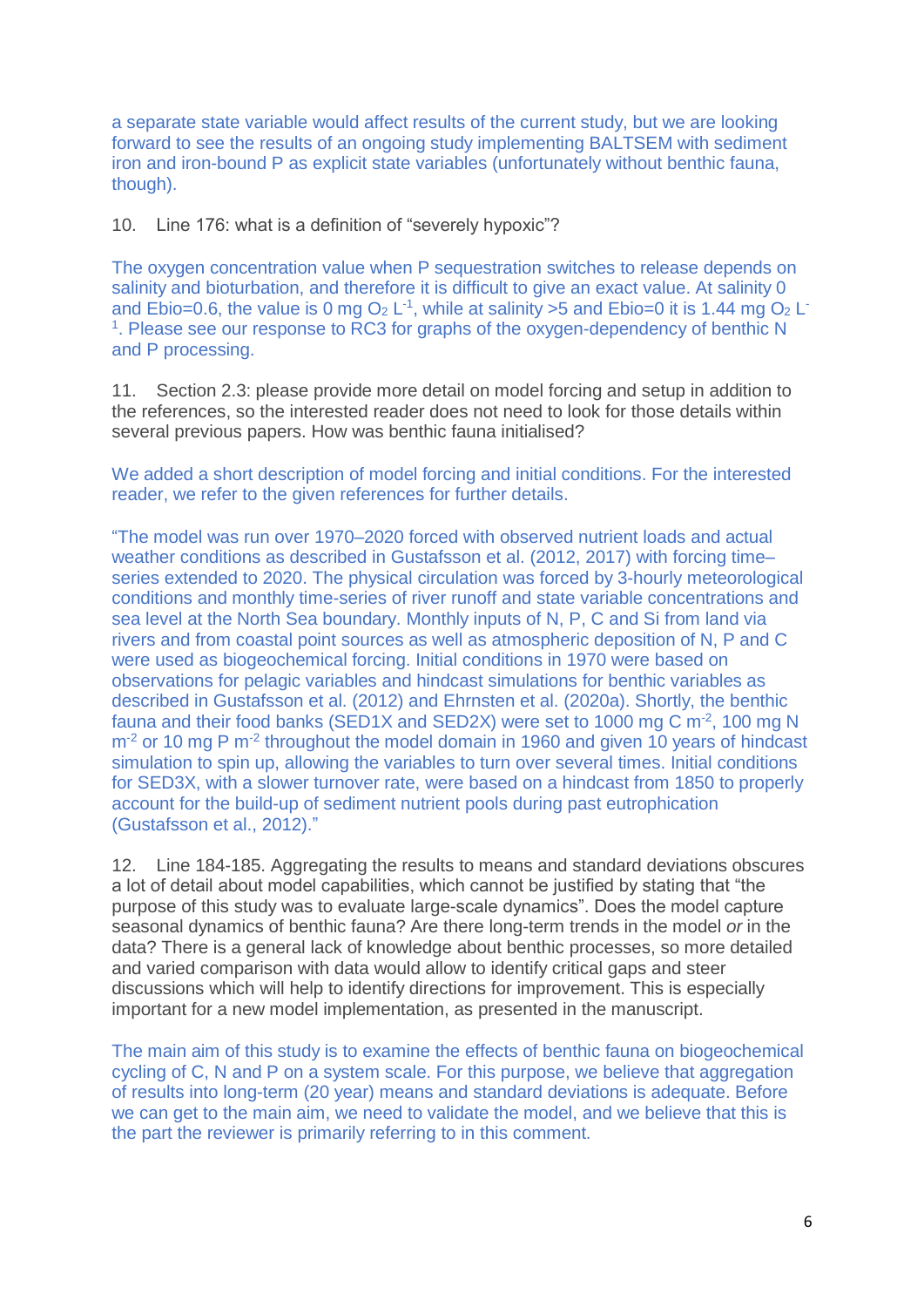As much as we would like to add validation of further benthic variables and processes, unfortunately there no data available for further validation. While there probably is a large amount of data on e.g. sediment concentrations and fluxes measured for research and monitoring purposes, to our knowledge there is no comprehensive collection of the data available in the form of an open-access database or review article. As we comment also in response to RC2 and RC3, we restrict the validation to these types of transparent, open-access sources and believe it would be far beyond the scope of this study to do a comprehensive collection of data from unpublished sources or literature. Thus, we restrict the quantitative validation to pelagic variables (Appendix B: salinity, temperature, oxygen, ammonium, nitrate and phosphate), benthic fauna (Appendix C) and sediment C:N:P ratios (results section 3.1). In addition, we put our results into context of previous research, including quantitative and qualitative evaluations of sediment processes and the role of fauna therein, in the Discussion.

The dynamics of the two component models has been extensively validated before, including seasonal and long-term dynamics in BALTSEM (Eilola et al., 2011; Gustafsson et al., 2012, 2014; Meier et al., 2018; Savchuk et al., 2012), as well as long-term dynamics of the Benthic Fauna Model (Ehrnsten et al., 2019, 2020a). We are not aware of any data for validation of seasonal dynamics of benthic fauna, but we also believe that the relevant time-scale of benthic processes in a system perspective is years rather than seasons. Thus, we would not like to add further comparisons of temporal dynamics to this manuscript, since (1) the manuscript is already 52 pages long, (2) many aspects have been validated previously, and (3) to our knowledge, there is no data available for further validation of benthic processes.

13. Lines 187-188. This is an important topic for benthic modelling and should be discussed in some more detail. What should observational scientists measure to help constrain the model?

What would be needed first and foremost is a comprehensive collection of observational data from the benthic realm in a format that can be used for validation of basin-scale stocks and fluxes, similar to existing databases for pelagic variables. We have added a section discussing this to the conclusions and outlook, reproduced below on pages 11- 13.

### **Results**

1. The model run is 1970-2020. Why was validation of pelagic state variables performed for 1970-2015?

2015 is the latest year we have a full compilation of validation data for, therefore the validation only extends to 2015.

2. Figure 8 shows that there was a noticeable impact of inclusion of benthic fauna/bioturbation on primary productivity and nitrogen fixation, so even if overall relative bias remained almost unchanged, there was an impact on pelagic dynamics. Please provide more detail on how the models with BMM and without BMM compare. Given the impacts of fauna and its activity on nutrient fluxes is the main scope of the paper, a more detailed assessment of changes in pelagic environment is justified.

As the model with BMM has been recalibrated compared to model without BMM, it would not be correct to compare the two model versions directly to infer the effects of fauna.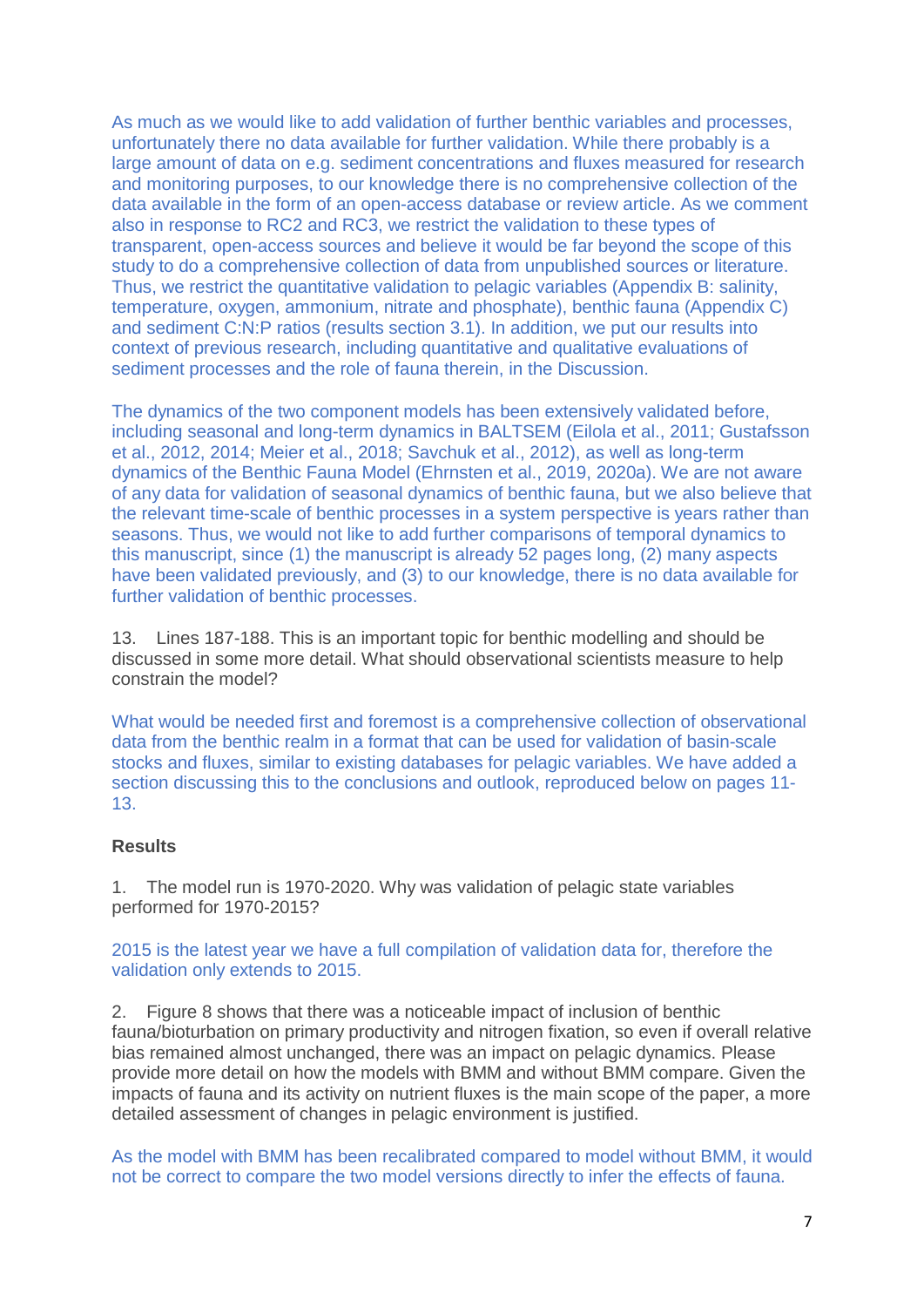We realize that this was not properly explained in the manuscript, and have now included a section on the recalibration process in the Materials and Methods section. Shortly, BALTSEM without BMM uses a simple first-order formulation for mineralization of sediment stocks. This implicitly includes mineralization by microbes and benthic fauna. When the benthic fauna was added as explicit variables that perform mineralization through metabolic processes, the first-order mineralization rates ( $a_{ZSEDC}$ *aZSEDN and aZSEDC* in Table A2) were decreased to avoid "double-counting". Instead of comparing model versions, we use the sensitivity analyses, scenarios and comparison of the two contrasting basins to infer the effects of fauna under various settings.

The recalibration also explains why the overall relative bias is unchanged: we aimed for producing a model with added dynamics that works as least as well as the previous version of BALTSEM, which has been developed over several decades to reproduce the main biogeochemical cycling processes in the Baltic Sea. Thus, we did not aim primarily at improving model performance in this sense, but rather to create a tool for exploring the effects of benthic fauna on biogeochemical dynamics. In fact, it took us about two years to get to the stage where the coupled model performs about equally well as the uncoupled model.

Regarding the second part of the comment, we agree that more detail on the effects of fauna on the pelagic processes is warranted, and have added text and figures on changes in primary production, nitrogen fixation, sedimentation and oxygen conditions to the results and discussion as suggested here and in several other comments.

3. Line 214: how is "reasonable accuracy" defined in case of benthic variables? As the authors demonstrate, benthic fauna biomass shows high variability, hence large standard deviations, especially when aggregated over long time and large areas, while standard deviations in the modelled fauna are relatively small. Does this high std in data really justify using cost function (Appendix C) as a validation metric?

"Reasonable accuracy" is defined according to Eilola et al. (2011): model results can be interpreted as good if the model mean is within one standard deviation of the observed mean (0≤CF<1), reasonable if 1≤CF<2 and poor if CF≥2. This was explained in Appendix C, but is now also defined in the main text.

High variability in benthic fauna data is inherent to variability that is not expected to be found the model results (e.g. due to patchiness of habitats and resources), so therefore we think it is reasonable to investigate whether the model mean is within the variation of the data. We are open with the fact that large standard deviations in data give some "slack" to the Cost Function estimates (discussed both in the main manuscript and Appendix C), but we still think that Figure C1 gives a good overview of the model performance with respect to benthic fauna. All data behind the cost function is shown in Figure C2 to allow the reader to judge the performance of the model in greater detail.

4. Line 221-224: see my comment above: why focus on the Gulf of Riga?

Please see our response to comment 1. (Materials & methods) above.

5. Section 3.3, from line 247: this is a key section in the manuscript, as it demonstrates the direct and indirect effects of fauna. Yet it is very short and just skims through the results and through the figures. It should be more detailed, which would also make it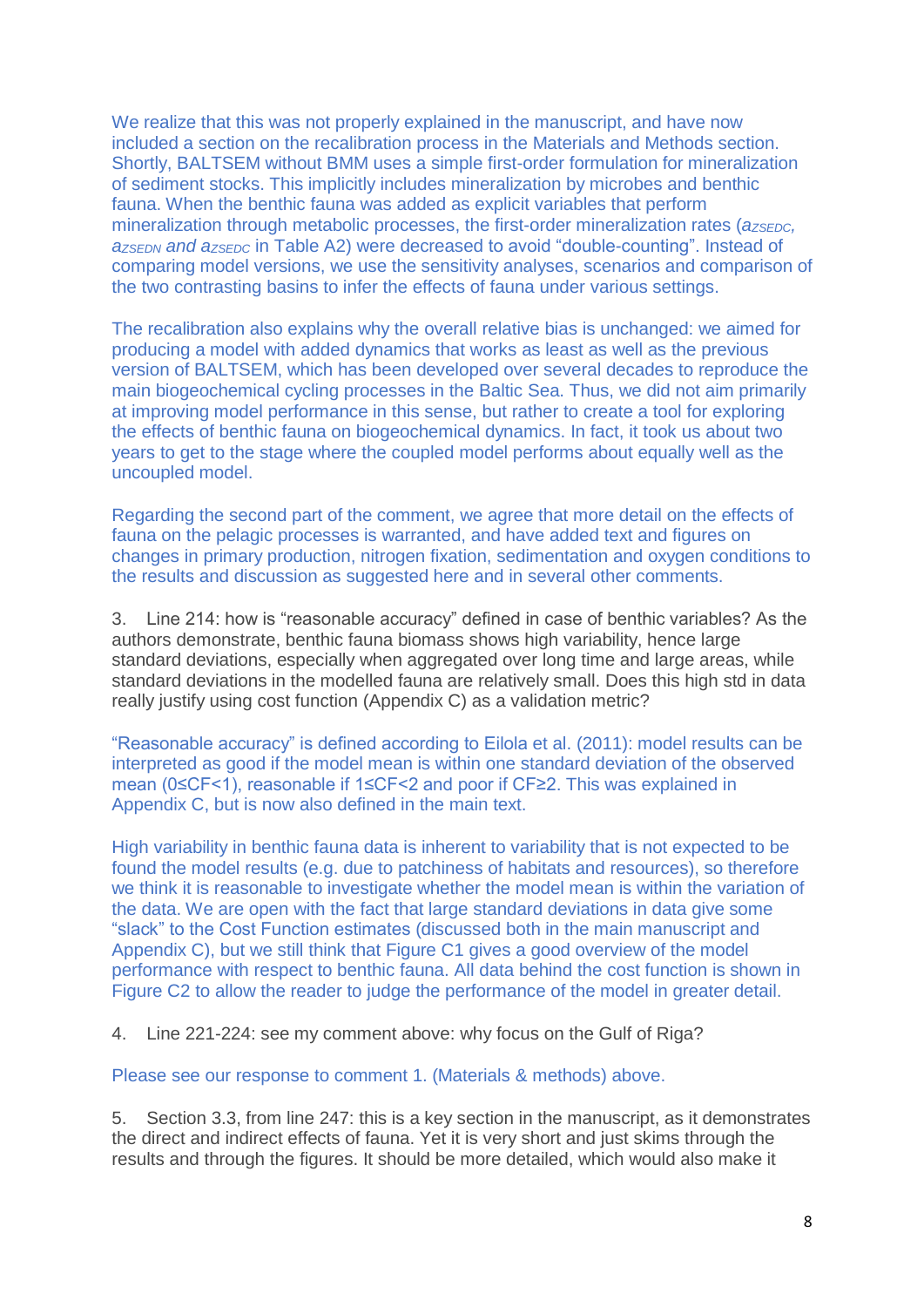easier to relate figures 7-9 to the text. It would also benefit from detailed quantitative information, in particular regarding relative changes.

We have added more detail to the existing text (especially % change), and also added new paragraphs delving more into the pelagic dynamics. As suggested further down, we added result graphs on the extent of hypoxic and anoxic areas under different levels of bioturbation to Figure 8.

6. Line 264: for this, a figure similar to figure 5 could be provided.

We could add a figure on the depth distribution of fauna and bioturbation coefficients, as suggested. However, we already have 11 figures with multiple panels in the main manuscript plus several more in the appendices. We are not sure that this figure would add enough new information compared to Fig. 10 that gives the same information aggregated over depth. We leave it up the reviewer's and/or editor's discretion to judge if a figure similar to one below should be included. In that case, we can rerun the model with higher depth resolution output to get smoother curves.



**Possible new figure.** Depth distribution of benthic fauna biomass and the bioturbation coefficient *Ebio* in the upper 100 m of the Baltic Proper and the Gulf of Riga. Averages (lines) and standard deviations (shaded areas) of biweekly values 2080-2100 in the BSAP (a-b) and HIGH nutrient load scenarios (c-d).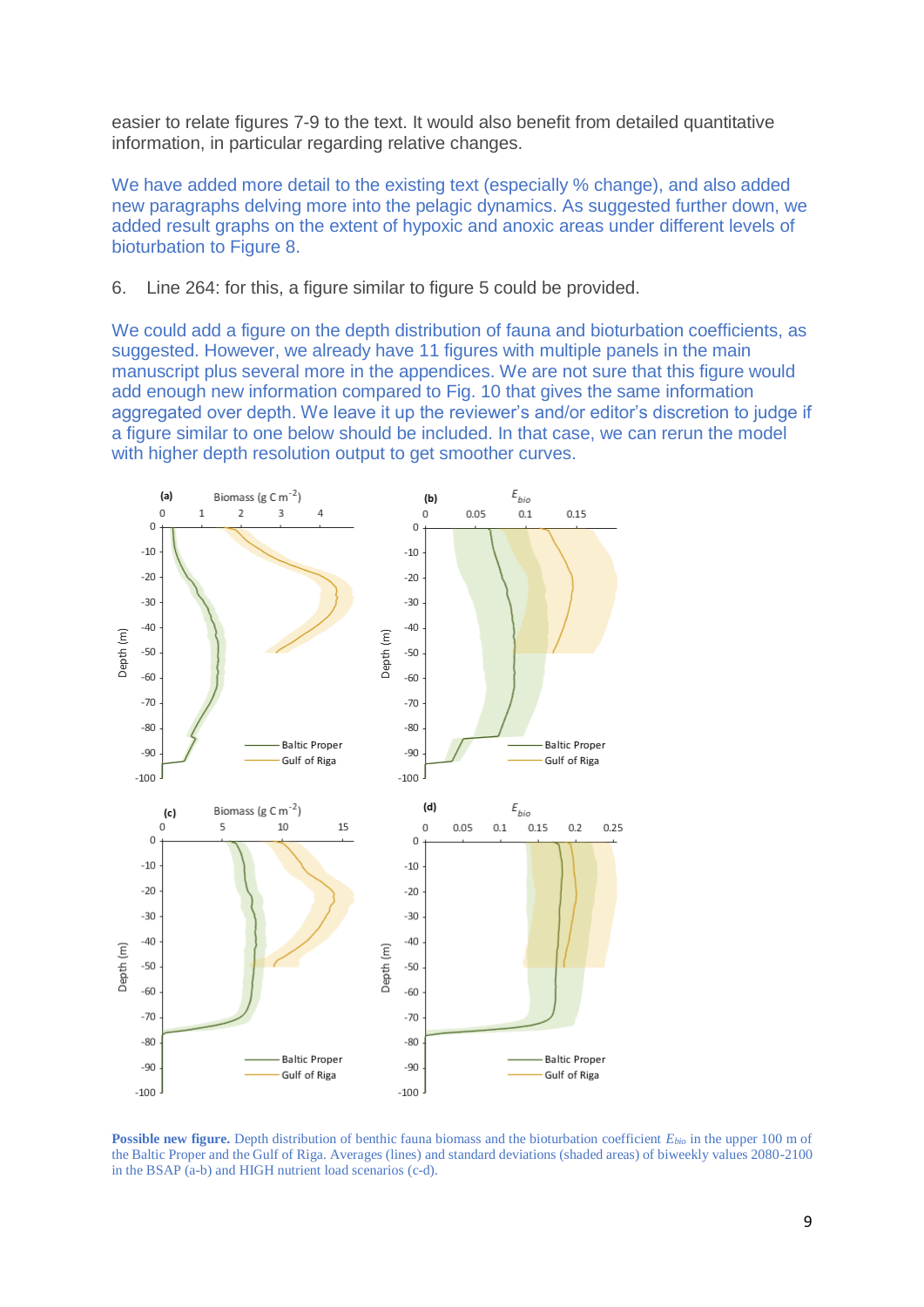7. Lines 265-271: figure 11 (as well as several other figures of the manuscript) contain multiple subfigures, so it would be very helpful to provide relevant pointers in the text, e.g., reference to Fig 11a on line 268, Fig 11b on line 269 etc, so the text and figures could complement each other.

We have added references to subfigures in results and discussion as suggested.

### **Discussion**

1. Line 284: both terms "long-term" and "large-scale" have been used multiple times in the manuscript without proper definition. It creates overall impression of vagueness. Does "long-term" stand for "multidecadal" or "long-term mean"? The words "large-scale" could be omitted altogether without impact on meaning.

We have used the terminology of BALTSEM, which stands for "Baltic Sea Long-Term Large-Scale Eutrophication Model". In this context, the former refers to the decadal timescale of simulations (i.e. long-term mean), and the latter to (a) the organisational scale of the ecosystem and (b) the spatial scale of basins. We agree that the terms were used in a slightly vague sense in many places and have removed or replaced the terms with more specific definitions where applicable. We also removed the term "Large-scale" from the title (see first comment above).

2. Line 285: as it currently stands, it should be "Baltic Sea", not "coastal sea", as the manuscript shows the model is not yet applicable in high-salinity regions.

This is a good and valid point, we changed the expression as suggested.

3. Line 288-289: to support the statement that benthic fauna can alleviate the 'vicious circle' of eutrophication, could you show the differences in extent of hypoxic area (e.g. with Figure 8) for simulations with different levels of bioturbation?

We thank the reviewer for the good suggestion. We added graphs showing the extent of hypoxic and anoxic areas under different levels of bioturbation to Figure 8, as well as a section to results giving more detail regarding changes in oxygen conditions, N fixation and primary production.

4. Similarly, what about primary production and N-fixation for the two future scenarios (Fig 10)? I think these would also support the discussion on faunal impacts on 'vicious circle'?

We added graphs on primary production and N-fixation in the load scenarios to Figure 10 as suggested. These graphs nicely illustrate the interesting result that the relationship between primary production and sedimentation changes with nutrient loads, as discussed in section 4.3.

5. From line 307: as the overall model performance was not improved by adding benthic fauna, and related processes are not well understood, could the authors discuss on what understanding is currently lacking and which model improvements are desired.

Please see our response to comment 2. in results above.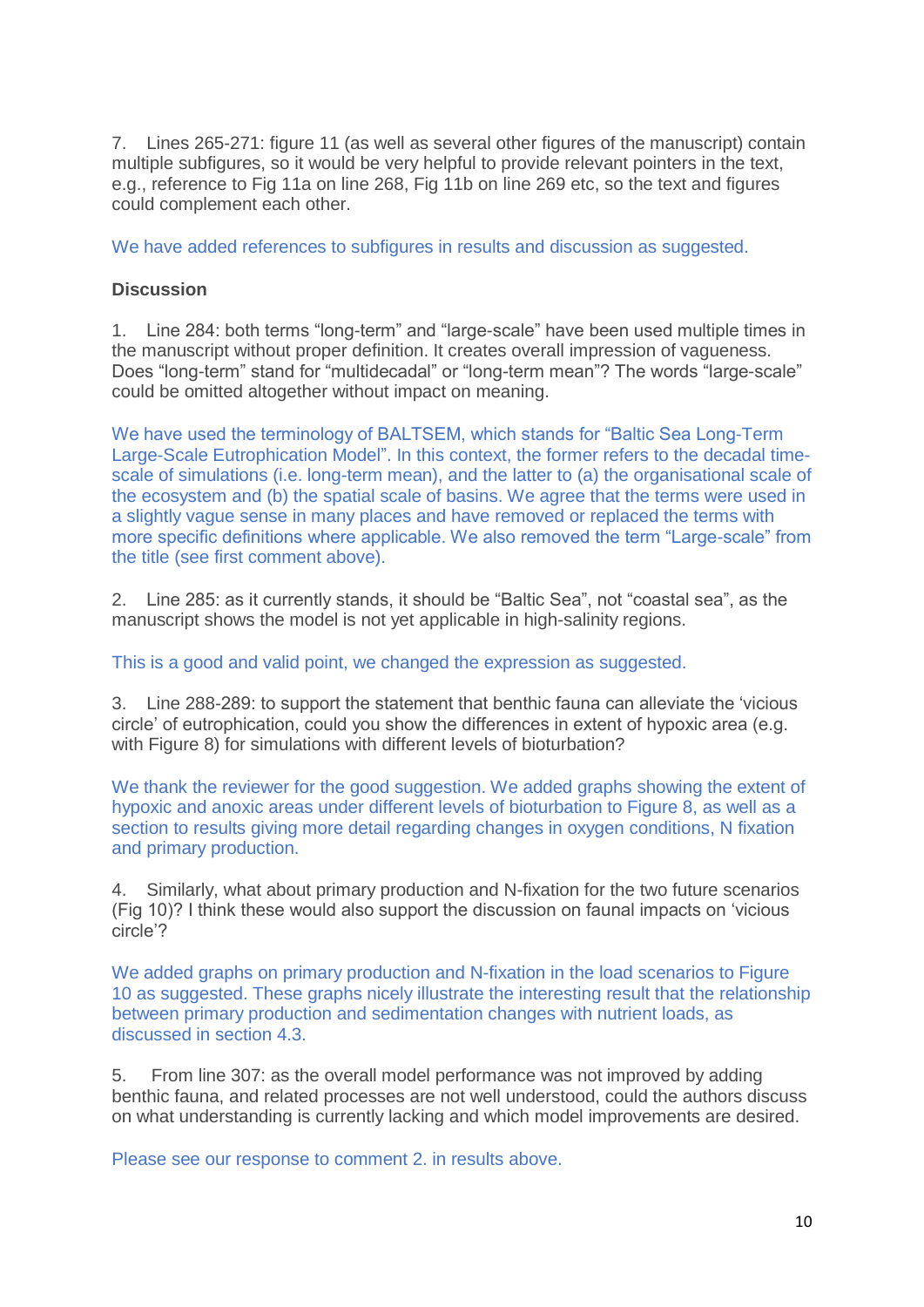6. Lines 313-316: same as the previous comment, which data is currently lacking? Which mechanisms are not sufficiently understood? The sentence on "the main strength of this study" is too general ("many interlinkages") – could it be replaced with something more concrete and relevant to the actual modelling work?

We realise that this paragraph was badly formulated, as also pointed out by Reviewer 3. It is now removed from the manuscript. Instead, we have expanded section "5. Conclusion and outlook" with a discussion on challenges, opportunities and ways forward. Please find the new text on page 12 below.

7. Lines 326-334: please keep referencing to figures and sub-figures as discussion requires.

We have added references to figures and sub-figures as suggested.

8. Line 361: is it worth presenting fast running time as an advantage, since the manuscript presents results from only several simulations with sensitivity analysis limited to a single parameter?

While the manuscript presents results from just a few simulations, the work behind the manuscript comprises hundreds if not thousands of simulations for different purposes including integration of code from the two models, debugging, parameterization, calibration etc. We doubt that we would have been able to implemented the model integration and analyses as successfully if we would have used a complex 3D-model with a running time counted in days rather than minutes. We have added a paragraph to Materials and methods explaining the calibration process.

# **Conclusions and outlook**

1. Line 397: "much-studied bioturbation" - I suggest replacing this with "bioturbation, relatively more studied in the modelling context".

# Changed as suggested.

2. Could the authors provide some outlook on the potential future directions of benthic modelling, in the context of Baltic Sea in particular?

3. Lines 399-402: These conclusions are far too general. Could it be something emerging from the study rather than vague statement that benthic-pelagic coupling is "modified by multiple drivers, which may change over time"?

4. Based on your work, has the time arrived for the regional models (of the Baltic Sea) to extend their formulations to explicitly include benthic fauna?

Response to comments 2.-4.

We rewrote the section to (a) be more specific about the findings of this study, and (b) provide an outlook for future directions of benthic modelling in the context of physicalbiogeochemical models of the Baltic Sea and beyond. The new version is reproduced below: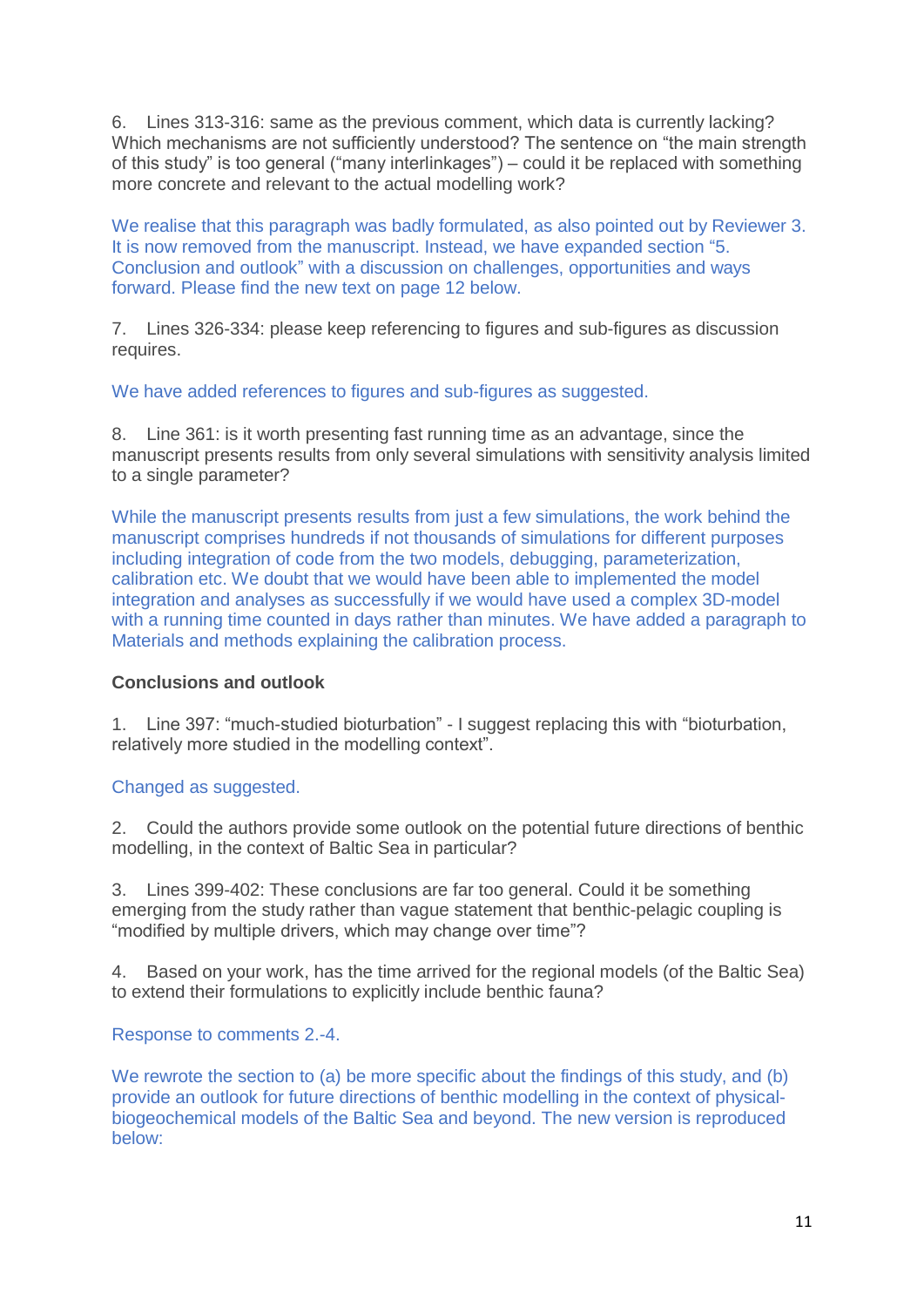"Using a newly developed modelling tool, significant effects of benthic macrofauna on C, N and P cycling were simulated in the semi-enclosed brackish-water Baltic Sea, with impacts on the ecosystem from the extent of hypoxic bottoms to the rates of pelagic nitrogen fixation and primary production. Our results suggest that in addition to bioturbation, relatively more studied in the modelling context, the metabolism of benthic fauna should be given more attention in future studies as it may play a significant role in benthic mineralization of organic C, N and P in coastal seas and estuaries.

The magnitude of effects of benthic fauna on biogeochemistry generally decreased with depth and increased with productivity, as shown by the comparison of two basins and different nutrient load scenarios. Thus, these simulations confirm the notion that benthic–pelagic coupling is strongest in shallow coastal areas (Griffiths et al., 2017; Nixon, 1981), but they also show that this relationship is modified by multiple interacting physical and biological drivers, which may change over time. For example, we found that the proportion of primary production reaching the seafloor decreased with increased nutrient loading and increased temperature, as both led an intensification of pelagic nutrient cycling. Further, simultaneous positive and negative feedback loops led to complex relationships between, e.g. productivity and P cycling (as seen in Fig. 11f). On the one hand, increased productivity can increase the amount of bioturbating fauna, stimulating P sequestration. On the other hand, increased productivity can increase benthic oxygen consumption for mineralization of sinking organic matter, leading to deteriorating oxygen conditions and increasing P leakage from sediments. Unravelling the many interacting drivers and responses on a system scale is important to understand how coastal and global biogeochemical cycles are responding to changes in, e.g. nutrient loads and climate.

Even though these large-scale simulations contain a large degree of uncertainty, they are an important complement to empirical studies, which for practical reasons can only consider temporally and spatially limited parts of the system (Boyd et al., 2018; Snelgrove et al., 2014). To improve the confidence in simulation results, we see two major ways forward. First, as all models contain different formulations, assumptions and uncertainties, implementing benthic fauna components in other physical-biogeochemical models and comparing the results would greatly increase the strength of evidence for those results where different models agree. This kind of ensemble modelling is increasingly used in climate change research, and has also been applied in the context of Baltic Sea biogeochemistry (Meier et al., 2012, 2018; Murphy et al., 2004). We hope that the publication of the benthic model formulations stimulates the development of benthic fauna modules in other models of the Baltic Sea ecosystem and beyond. Even though the current model implementation is only applicable to the brackish parts of the Baltic Sea due to a lack of functional groups present in the marine parts, the inclusion of additional functional groups using the existing groups as a template would be straightforward technically. The main challenges are the parameterisation of groupspecific rates as well as managing the increased complexity.

Second, a comprehensive compilation of observational data on sediment stocks and fluxes would be needed for improved model validation. Such data is collected for monitoring and research purposes by a great number of institutions around the Baltic Sea, but a comprehensive, open-access, quality-controlled collection of this data is lacking. The Baltic Environment Database (BED) has been invaluable for both model development and validation of pelagic physics and chemistry. While this data can be used as indirect validation of benthic model processes in the strongly coupled system, we call for the development of a "Benthic BED" to facilitate future model development. A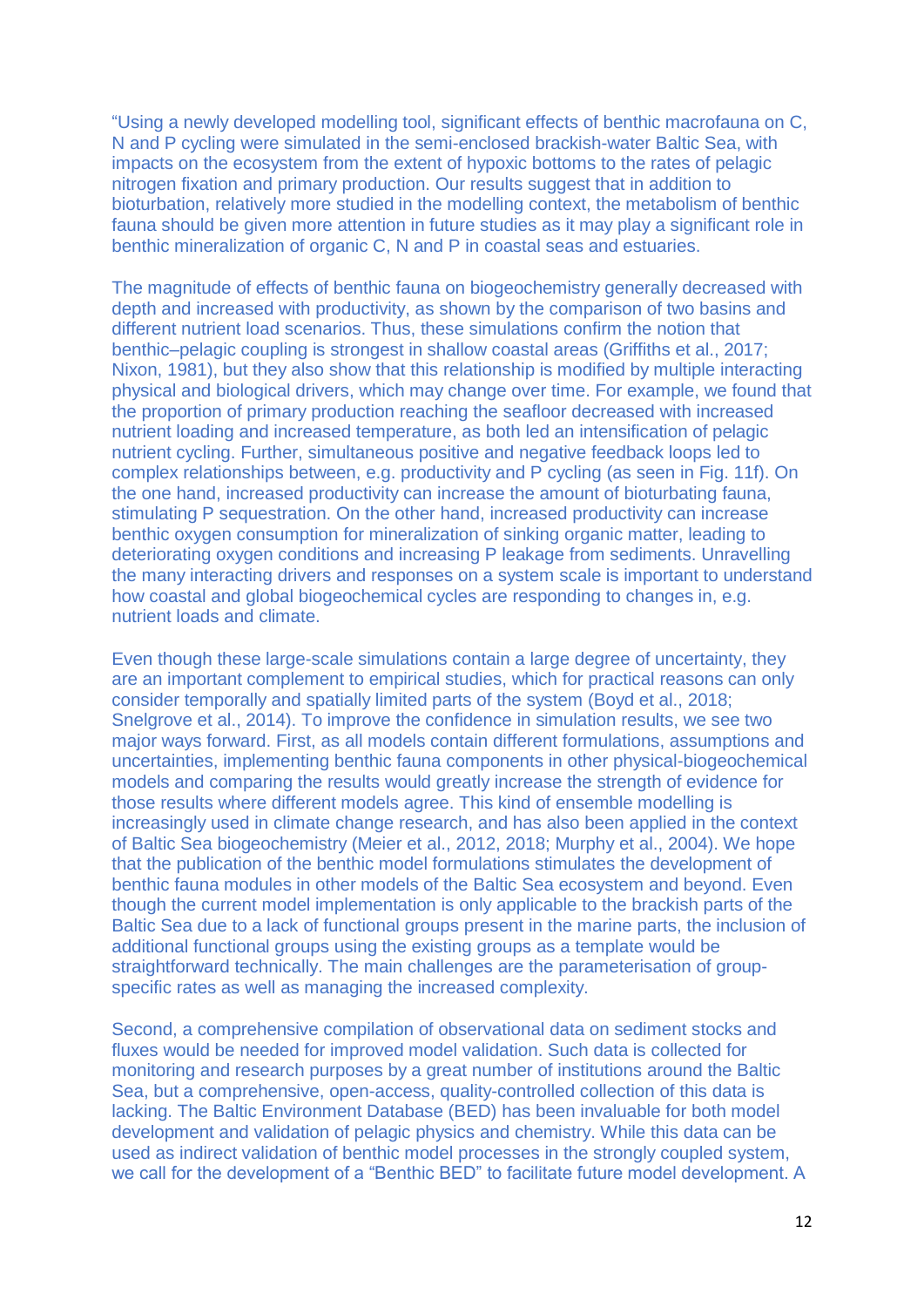comprehensive collection of observational data would also facilitate the identification of knowledge gaps and future research priorities."

Appendix A, line 817: why is mortality rate chosen to be linear for *Limecola balthica*, and quadratic for the other two groups?

Quadratic mortality rate is generally used as a closure term to represent predation by groups not present in the model. This is the reasoning behind using a quadratic term for the benthic predator group and linear terms for its two prey groups, the deposit-feeders and *M. balthica* in the first version of the fauna model (Ehrnsten et al., 2019). As the model was extended to the Baltic Sea scale, the mortality rate of deposit-feeders was changed to quadratic to compensate for missing predation pressure in some areas with low or absent biomass of predators (primarily in the oligotrophic Bothnian Bay, Ehrnsten et al., 2020a).

#### **Technical corrections**

1. Line 89: "extension" - should be "extent" Corrected as suggested.

- 2. Line 110: "Ponotporeia" should be "Pontoporeia" Corrected as suggested.
- 3. In equation 1, should "Uci" be "UBFiC" in the denominator? Corrected as suggested.

4. Page 6: equation 6 is missing. The mistake in equation numbering was corrected. Equations are now numbered consecutively from 1 to 9.

5. Line 175 and equation 10: the fitting constants 5-8 are not featuring in the equation. The extra fitting constants were removed.

6. Figures 7 and 11: in both cases, "phosphorus (c, d)" should be "phosphorus (e, f)". Corrected as suggested.

7. Line 319: "suggests" - should be "suggest" Corrected as suggested.

8. Table 1: what is "total" biomass? Should it be "mean" instead? Corrected as suggested.

9. Line 712: "and" - should probably be "an" Corrected as suggested.

10. Line 742: Nitrite and nitrate should be "NO2" and "NO3", respectively. Corrected as suggested.

11. Line 784: "and" at the end of the line should be "are"? Corrected as suggested.

12. Line 794: "feces" - "faeces". Corrected as suggested.

13. Line 907: "120-120" should be "70-120" Corrected as suggested.

14. Figure C2: please use a different y-scale for the Bothnian Bay. Scale changed and a note about differing scale added to figure legend.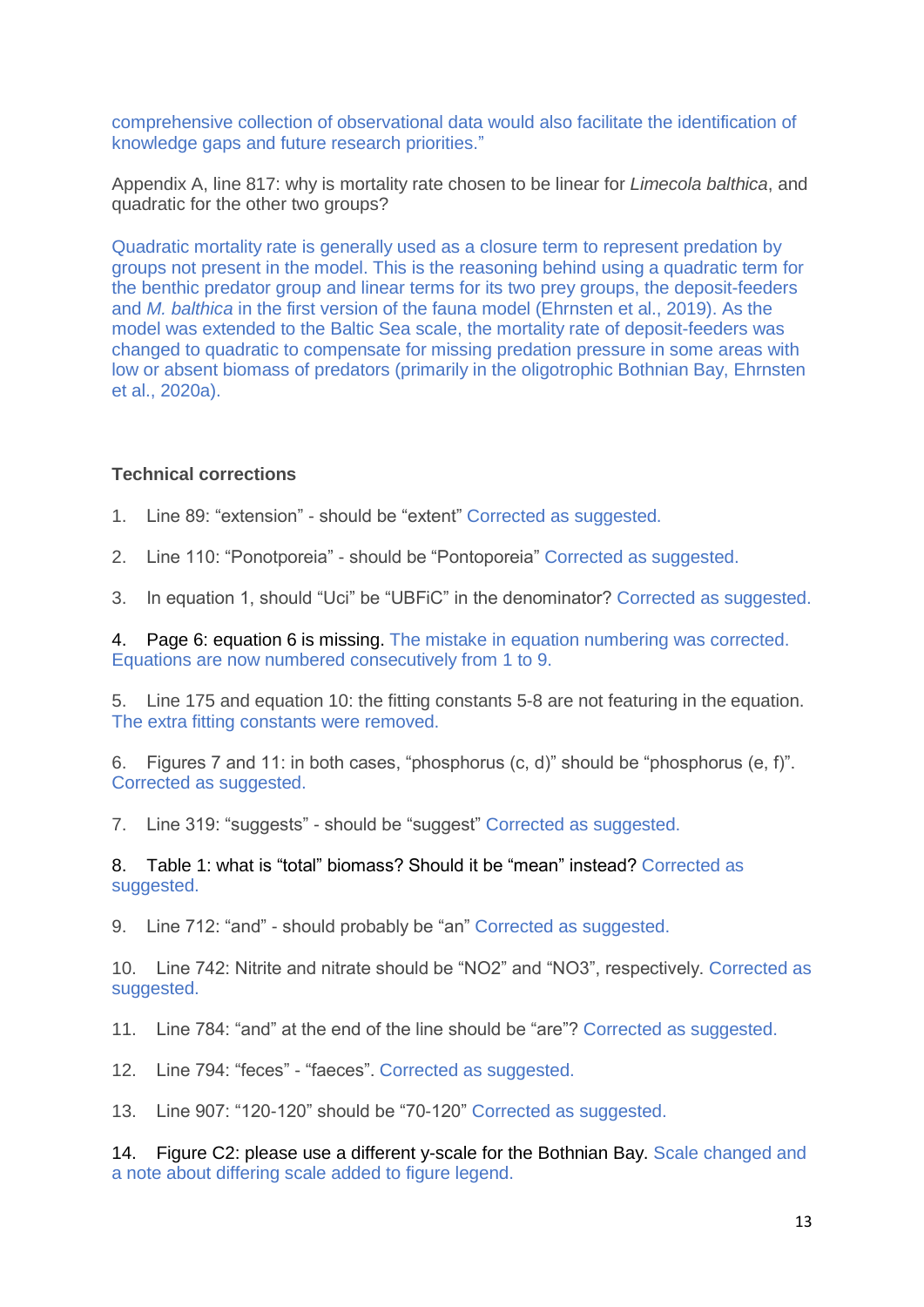#### References in review response

- Ehrnsten, E., Norkko, A., Timmermann, K. and Gustafsson, B. G.: Benthic-pelagic coupling in coastal seas – Modelling macrofaunal biomass and carbon processing in response to organic matter supply, J. Mar. Syst., 196, 36–47, doi:10.1016/j.jmarsys.2019.04.003, 2019.
- Ehrnsten, E., Norkko, A., Müller‐Karulis, B., Gustafsson, E. and Gustafsson, B. G.: The meagre future of benthic fauna in a coastal sea – benthic responses to recovery from eutrophication in a changing climate, Glob. Chang. Biol., 26, 2235–2250, doi:10.1111/gcb.15014, 2020a.
- Ehrnsten, E., Sun, X., Humborg, C., Norkko, A., Savchuk, O. P., Slomp, C. P., Timmermann, K. and Gustafsson, B. G.: Understanding Environmental Changes in Temperate Coastal Seas: Linking Models of Benthic Fauna to Carbon and Nutrient Fluxes, Front. Mar. Sci., 7, 450, doi:10.3389/fmars.2020.00450, 2020b.
- Eilola, K., Gustafsson, B. G., Kuznetsov, I., Meier, H. E. M., Neumann, T. and Savchuk, O. P.: Evaluation of biogeochemical cycles in an ensemble of three state-of-the-art numerical models of the Baltic Sea, J. Mar. Syst., 88(2), 267–284, doi:10.1016/j.jmarsys.2011.05.004, 2011.
- Gogina, M., Nygård, H., Blomqvist, M., Daunys, D., Josefson, A. B., Kotta, J., Maximov, A., Warzocha, J., Yermakov, V., Gräwe, U. and Zettler, M. L.: The Baltic Sea scale inventory of benthic faunal communities, ICES J. Mar. Sci., 73(4), 1196–1213, doi:10.1093/icesjms/fsv265, 2016.
- Gustafsson, B. G., Schenk, F., Blenckner, T., Eilola, K., Meier, H. E. M., Müller-Karulis, B., Neumann, T., Ruoho-Airola, T., Savchuk, O. P. and Zorita, E.: Reconstructing the development of Baltic Sea eutrophication 1850-2006, Ambio, 41(6), 534–548, doi:10.1007/s13280-012-0318-x, 2012.
- Gustafsson, E., Deutsch, B., Gustafsson, B. G., Humborg, C. and Mörth, C. M.: Carbon cycling in the Baltic Sea - The fate of allochthonous organic carbon and its impact on air-sea CO2 exchange, J. Mar. Syst., 129, 289–302, doi:10.1016/j.jmarsys.2013.07.005, 2014.
- Gustafsson, E., Savchuk, O. P., Gustafsson, B. G. and Müller-Karulis, B.: Key processes in the coupled carbon, nitrogen, and phosphorus cycling of the Baltic Sea, Biogeochemistry, 134(3), 301–317, doi:10.1007/s10533-017-0361-6, 2017.
- Lessin, G., Artioli, Y., Almroth-Rosell, E., Blackford, J. C., Dale, A. W., Glud, R. N., Middelburg, J. J., Pastres, R., Queirós, A. M., Rabouille, C., Regnier, P., Soetaert, K., Solidoro, C., Stephens, N. and Yakushev, E.: Modelling marine sediment biogeochemistry: Current knowledge gaps, challenges, and some methodological advice for advancement, Front. Mar. Sci., 5, 1–8, doi:10.3389/fmars.2018.00019, 2018.
- Meier, H. E. M., Edman, M. K., Eilola, K. J., Placke, M., Neumann, T., Andersson, H. C., Brunnabend, S.-E., Dieterich, C., Frauen, C., Friedland, R., Gröger, M., Gustafsson, B. G., Gustafsson, E., Isaev, A., Kniebusch, M., Kuznetsov, I., Müller-Karulis, B., Omstedt, A., Ryabchenko, V., Saraiva, S. and Savchuk, O. P.: Assessment of Eutrophication Abatement Scenarios for the Baltic Sea by Multi-Model Ensemble Simulations, Front. Mar. Sci., 5, 440, doi:10.3389/fmars.2018.00440, 2018.
- Middelburg, J. J.: Reviews and syntheses: to the bottom of carbon processing at the seafloor, Biogeosciences, 15(2), 413–427, doi:10.5194/bg-15-413-2018, 2018.
- Rhoads, D. C.: Organism-sediment relations on the muddy sea floor, Oceanogr. Mar. Biol. An Annu. Rev., 12, 263–300, 1974.
- Savchuk, O. and Wulff, F.: A Model of the Biogeochemical Cycles of Nitrogen and Phosphorus in the Baltic, in A Systems Analysis of the Baltic Sea. Ecological Studies, vol 148, edited by F. W. Wulff, L. A. Rahm, and P. Larsson, pp. 373–415, Springer, Berlin Heidelberg., 2001.
- Savchuk, O. P. and Wulff, F.: Long-term modeling of large-scale nutrient cycles in the entire Baltic Sea, Hydrobiologia, 629(1), 209–224, doi:10.1007/s10750-009-9775-z, 2009.
- Savchuk, O. P., Gustafsson, B. G. and Müller-Karulis, B.: BALTSEM a marine model for desicion support within the Baltic Sea Region. BNI Technical report No 7., 2012.
- Seidl, R.: To model or not to model, that is no longer the question for ecologists, Ecosystems, 20(2), 222–228, doi:10.1007/s10021-016-0068-x, 2017.
- Snelgrove, P. V. R., Thrush, S. F., Wall, D. H. and Norkko, A.: Real world biodiversity-ecosystem